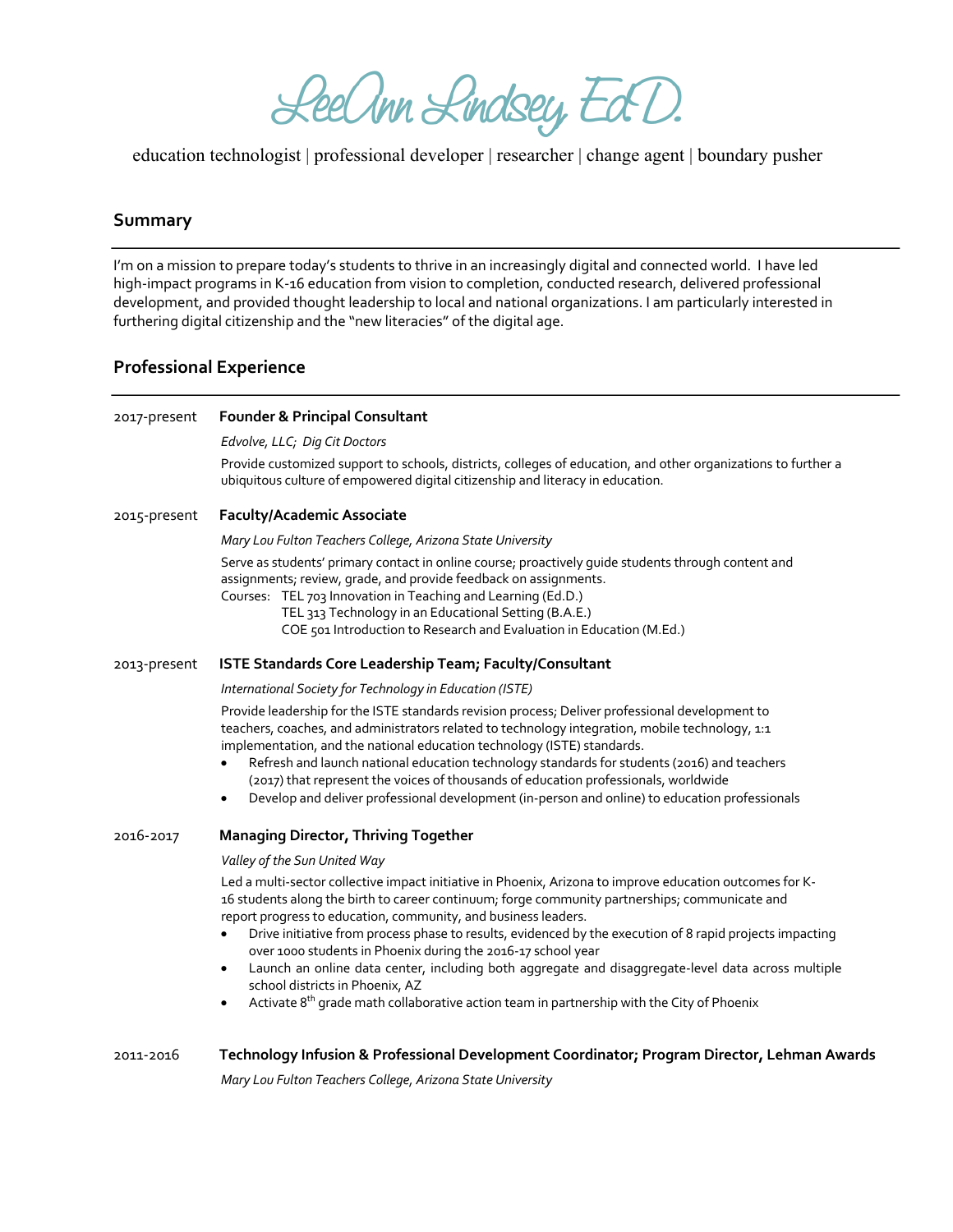Led a major change initiative that infused technology and the ISTE standards into the curriculum within a large teacher education college; Fiscal management; Team leadership; Program evaluation.

- Grew program from conception to full technology infusion in over 16 teacher education courses
- Led professional development services for up to 60 faculty members per semester
- Acquired educational technology worth \$100k, and initiated checkout policies & systems for faculty and students
- Authored and implemented comprehensive digital citizenship curriculum
- Conducted research and published results in peer-reviewed journals
- Taught courses: TEL 313 (Integrating Technology in K-12 Curriculum) and TEL 702 (Innovation in Teaching and Learning)

#### 2007-2011 **Professional Development Program Manager & Education Consultant**

*Thinkfinity.org, Verizon Foundation*

Established, then managed a nation-wide professional development program for a nonprofit organization's worldwide signature education platform.

- Managed operations of the PD team (5 staff and 13 consultants) to develop and deliver approximately 25 online courses, 150 webinars, and 30 in-person training sessions annually
- Managed communications to 4,000+ trainers and 65,000+ program users through email campaigns, online community, and webpage content
- Developed an "Integration Framework" that achieved the ISTE Seal of Alignment
- Maintained successful relationships with partner organizations, such as International Reading Association, National Council of Teachers of Mathematics, state departments of education, and more

#### 2005-2007 **Instructional Specialist Coordinator**

*Arizona State Services for Educational Technology, KAET-eight, Arizona State University*

Provided training for schools and districts statewide on effective uses of digital resources. Developed online professional development courses using Moodle.

#### 2004-20052 & **Instructional Technology Mentor Teacher & Coach**

### 2001-20031 *Creighton School District, Phoenix, AZ*

Provided professional development to teachers, predominantly using a cognitive coaching approach. Co- authored district technology curriculum. Managed external partner relationships with organizations such as the Smithsonian Institute and Arizona State University.

1. Project Venture was a \$4.8 million federal Technology Innovation Challenge Grant project to increase effective technology integration.

2. Project Independence was a Teaching American History Grant project to integrate technology into the American History curriculum.

# **Teaching Experience**

| 2015, 2021 | TEL 703 Innovation in Teaching & Learning<br>Mary Lou Fulton Teachers College, Arizona State University                                       |
|------------|-----------------------------------------------------------------------------------------------------------------------------------------------|
| 2017, 2018 | COE 501 Introduction to Research and Evaluation<br>Mary Lou Fulton Teachers College, Arizona State University                                 |
| 2017       | TEL 313 Technology in an Educational Setting<br>Mary Lou Fulton Teachers College, Arizona State University                                    |
| 2011-2016  | Co-Course Development & Guest Presentations, Multiple Teacher Education Classes<br>Mary Lou Fulton Teachers College, Arizona State University |
| 2012       | TEL 313 Integrating Technology into the Classroom<br>Mary Lou Fulton Teachers College, Arizona State University                               |
| 2003-2004  | 6th Grade, Dual Language                                                                                                                      |
|            |                                                                                                                                               |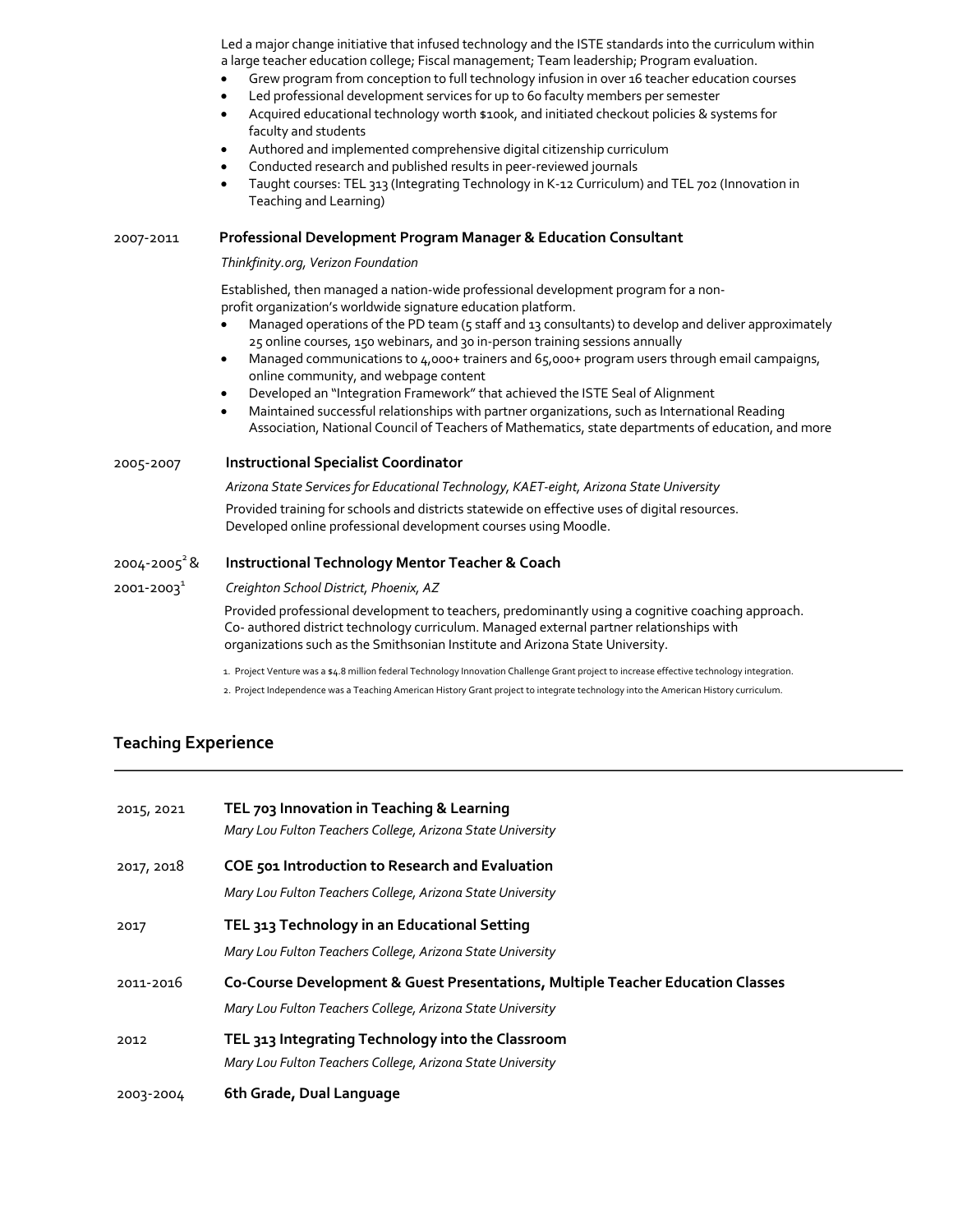*Creighton School District*

1996-2000 **5th Grade, Self-Contained** *Kyrene School District* 1995 **K-4th Grade, English as a Second Language** *Kyrene School District*

### **Education**

### **Ed.D. in Leadership & Innovation**

*Mary Lou Fulton Teachers College, Arizona State University* Dissertation: Preparing Teacher Candidates for 21<sup>st</sup> Century Classrooms: A Study of Digital Citizenship

### **Graduate Certificate, Educational Leadership & Administration with Principal Certification**

*College of Education, Northern Arizona University*

**M.Ed. in Educational Media and Computers** *College of Teacher Education and Leadership, Arizona State University*

### **B.A.E. in Elementary Education**

*College of Education, Arizona State University*

# **Professional Licensure**

Arizona Certification, Principal

Arizona Certification, Standard Elementary Education, Grades K-8

Arizona Endorsement, Middle Level (Grades 5-9)

Arizona Endorsement, Computer Science

Arizona Endorsement, Sheltered English Immersion (SEI)

# **Honors & Awards**

| 2020 | <b>Making IT Happen Award</b><br>International Society for Technology in Education (ISTE) Awarded by AzTEA                          |
|------|-------------------------------------------------------------------------------------------------------------------------------------|
| 2016 | Best Practice Award for the Innovative Use of Technology<br>American Association of Colleges for Teacher Education (AACTE)          |
| 2014 | <b>Innovation Award</b><br>Mary Lou Fulton Teachers College, Arizona State University                                               |
| 2014 | <b>Teacher Education Network (TEN) Outstanding Research Paper Award</b><br>International Society for Technology in Education (ISTE) |
| 2014 | Technology as an Agent of Change (TACTL) Research Paper Award<br>American Educational Research Association                          |
| 2013 | Making IT Happen Award                                                                                                              |